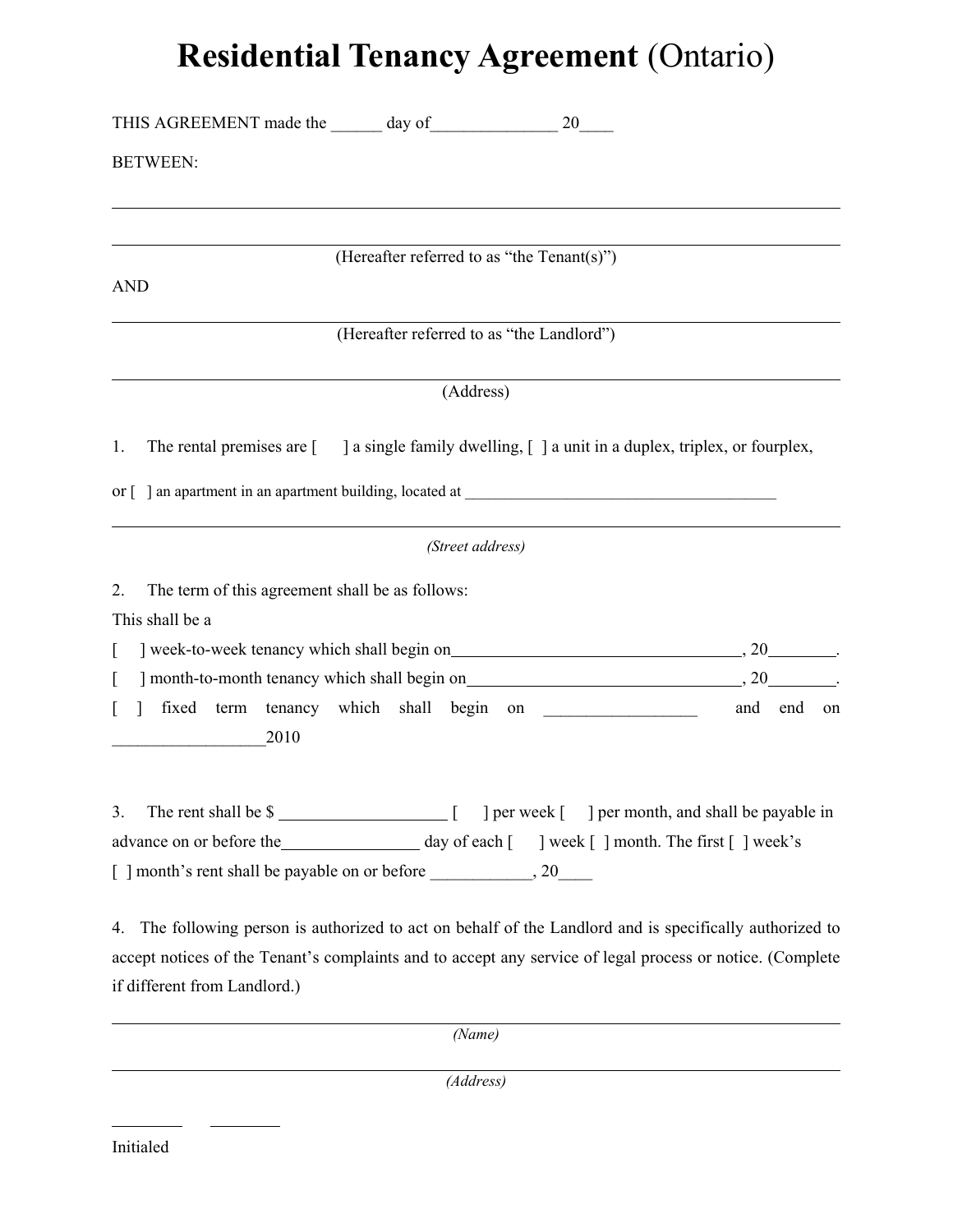5. There will be person(s) occupying the rental premises and their names are:

6. Except for casual guests, no other persons shall occupy the premises without written consent of the Landlord.

7. (a) Utilities will be paid by the parties as indicated below:

|                  |                                                | Landlord Tenant |  |                                                        |  |              | Landlord Tenant |        |
|------------------|------------------------------------------------|-----------------|--|--------------------------------------------------------|--|--------------|-----------------|--------|
| Electricity      | $\begin{bmatrix} 1 & 1 \end{bmatrix}$          |                 |  | Garbage removal $\begin{bmatrix} 1 \\ 1 \end{bmatrix}$ |  |              |                 |        |
| Gas              | $\begin{bmatrix} 1 & 1 \\ 1 & 1 \end{bmatrix}$ |                 |  | Oil                                                    |  |              |                 |        |
| Water            |                                                |                 |  | Other(s) (specify):                                    |  |              |                 |        |
| Telephone        | $\begin{bmatrix} 1 & 1 \end{bmatrix}$          |                 |  |                                                        |  | __ [ ] _ [ ] |                 |        |
| Cable television | $\begin{bmatrix} 1 & 1 \end{bmatrix}$          |                 |  |                                                        |  | $\mathbf{1}$ |                 | $\Box$ |

(b) Appliances will be supplied and maintained in working order as indicated below:

| Landlord Tenant |                                                |  |              |  |                                                                                                                                                                                                                                                | Landlord Tenant |  |
|-----------------|------------------------------------------------|--|--------------|--|------------------------------------------------------------------------------------------------------------------------------------------------------------------------------------------------------------------------------------------------|-----------------|--|
| Stove           | $\begin{bmatrix} 1 & 1 \\ 1 & 1 \end{bmatrix}$ |  | Furnace      |  | $\begin{array}{cccc} \begin{array}{cccc} \hline \end{array} & \begin{array}{cccc} \hline \end{array} & \begin{array}{cccc} \hline \end{array} & \begin{array}{cccc} \hline \end{array} & \begin{array}{cccc} \hline \end{array} & \end{array}$ |                 |  |
| Refrigerator    | $\begin{bmatrix} 1 & 1 \\ 1 & 1 \end{bmatrix}$ |  | Water heater |  | $\begin{array}{ccc} \begin{array}{ccc} \end{array} & \begin{array}{ccc} \end{array} & \begin{array}{ccc} \end{array} & \begin{array}{ccc} \end{array} & \begin{array}{ccc} \end{array}$                                                        |                 |  |
| Washer          | $\begin{bmatrix} 1 & 1 \\ 1 & 1 \end{bmatrix}$ |  | Dishwasher   |  | $\begin{array}{ccc} \begin{array}{ccc} \end{array} & \begin{array}{ccc} \end{array} & \begin{array}{ccc} \end{array} & \begin{array}{ccc} \end{array} & \begin{array}{ccc} \end{array}$                                                        |                 |  |
| Dryer           | 11111                                          |  |              |  |                                                                                                                                                                                                                                                |                 |  |

8. The Landlord acknowledges receipt from the Tenant of the sum of \$ as prepayment of the last month's rent.

9. The Landlord shall provide and maintain the premises in a good state of repair and fit for habitation and complying with municipal health, safety, and maintenance standards.

10. The Tenant is responsible for ordinary cleanliness of the premises and for the repair of damage caused by the willful or negligent conduct of the Tenant, other occupants of the premises, or persons permitted on the premises by the Tenant.

Initialed

 $\mathcal{L}_\text{max}$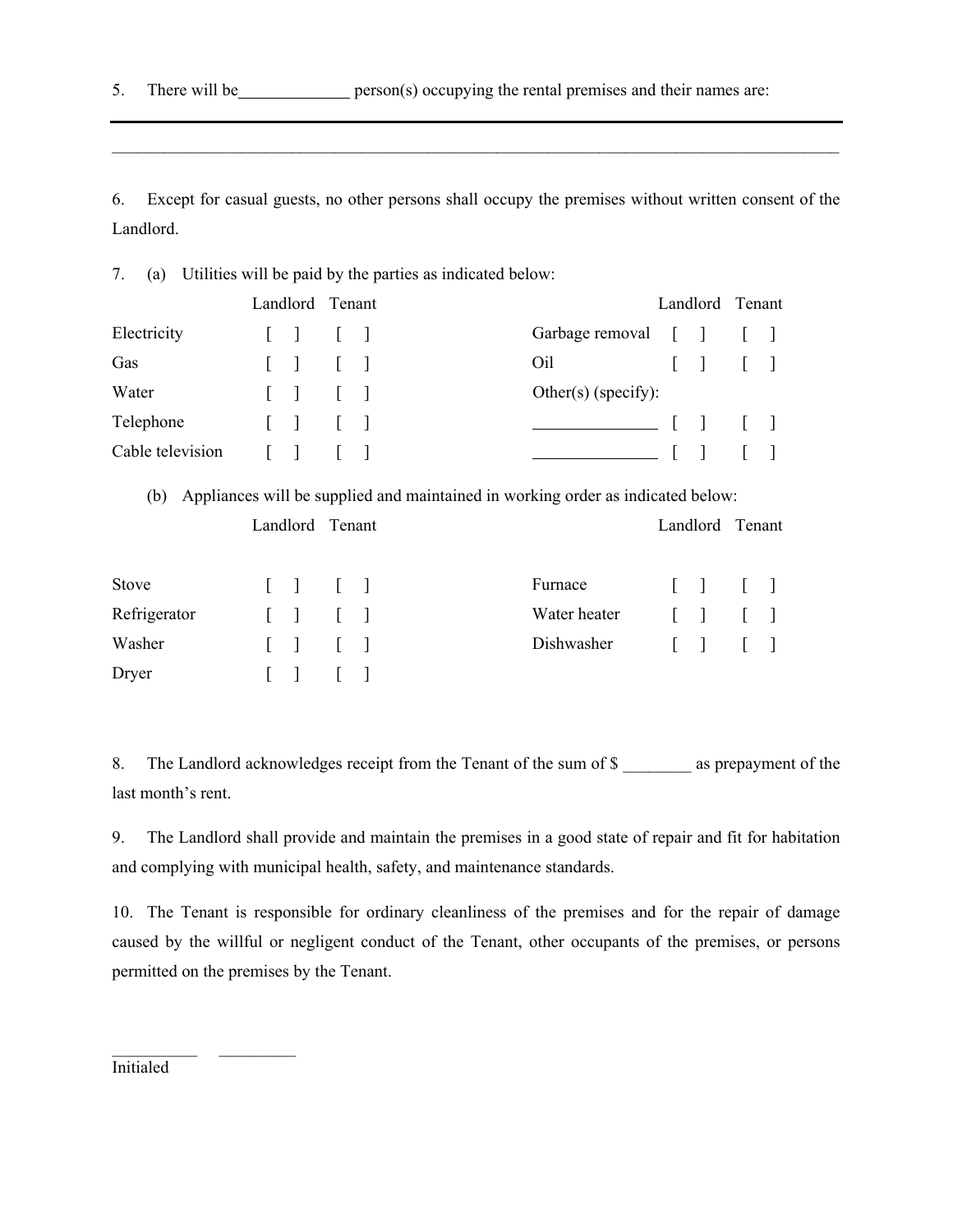11. The Landlord may enter the premises following written notice given to the Tenant at least 24 hours' before the time of entry to carry out repairs or to allow a potential mortgagee, insurer, or purchaser to view the premises. Such notice must specify the reason for entry, the day of entry, and a time between the hours of 8 a.m. and 8 p.m. Notice is not required in cases of emergency or if the Tenant consents to the entry at the time of entry. The Landlord may also enter the premises without written notice to show the unit to prospective tenants after agreement or notice of termination, provided such entry is between the hours of 8 a.m. and 8 p.m. and, before entering, the Landlord makes a reasonable effort to inform the Tenant of the intention to enter.

12. The Tenant agrees:

(a) to mow and water the lawn and to keep the lawn, flower beds, and shrubbery in good order and condition, and to keep the sidewalk surrounding the premises free and clear of all obstructions; and

(b) to take due precautions against freezing of water or waste pipes and stoppage of the same in and about the premises. If water or waste pipes become clogged by reason of the Tenant's neglect or recklessness, the Tenant shall repair the same at his/her own expense as well as pay for all damage caused.

13. If, after a notice of termination made in accordance with the Tenant Protection Act, the Tenant remains in possession without the Landlord's consent, the Landlord may apply to the Ontario Rental Housing Tribunal for an eviction order. The Landlord may also apply for compensation for any damage, and compensation for use and occupation after termination.

14. The Tenant shall not assign or sublet the premises without the prior written consent of the Landlord.

15. The Landlord and Tenant acknowledge that the rent will not be raised more often than once every 12 months and that any increase shall be in accordance with the annual provincial guideline unless the parties enter into an agreement for an increase in accordance with the provisions of the Tenant Protection Act.

16. If the Tenant wishes to terminate the tenancy at the end of the term, he or she must give notice in writing not less than 60 days prior to the expiration of the term. If no such notice is delivered and no further agreement entered into, the Tenant becomes a monthly tenant. A monthly tenant must give 60 days' written notice to terminate and a weekly tenant must give 4 weeks' written notice.

## 17. OPTIONAL PROVISIONS

The following provisions are optional and may be used only if both parties agree. To be binding, the optional provision must be initialled by both parties and must not be inconsistent with the Tenant Protection Act.